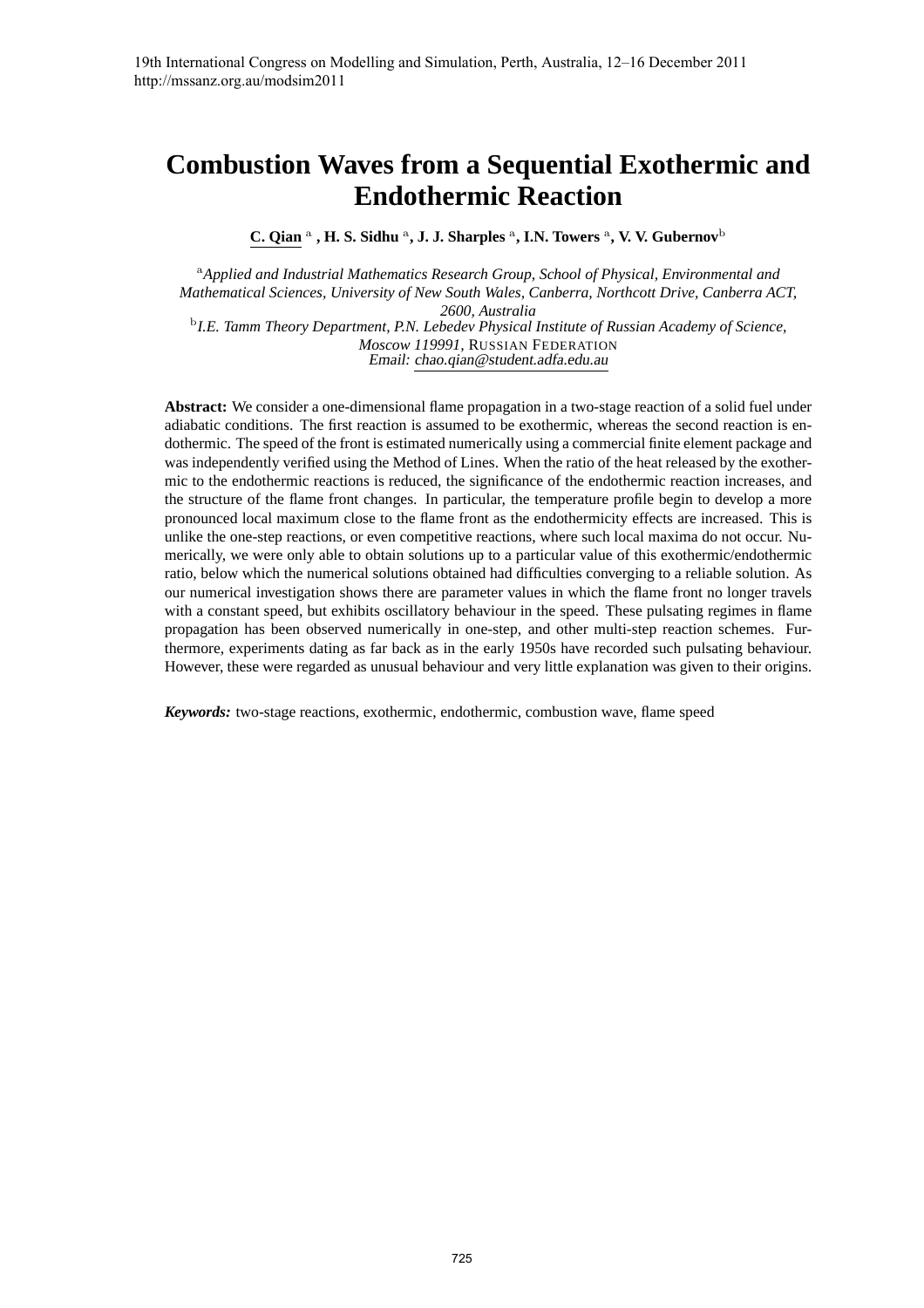#### **1 INTRODUCTION**

Combustion is a fundamental process which is important in a wide range of applications, including industrial and environmental process modelling. In simple terms, combustion entails the exothermic reaction between a fuel substance and oxygen to produce combustion products and heat. A number of authors have studied combustion in this context, treating the combustion process as a single-step reaction (Weber et al. (1997), Mclntosh et al. (2004)). In reality, however, the precise chemistry is often far more complicated, involving a number of intermediate reaction steps, some of which are possibly endothermic. The rates of the various reactions involved ultimately determine the energy released, which causes changes in the surrounding temperature. These temperature changes then have a feedback effect on the reaction rates so that the entire process comprises a complex interaction between the chemical species involved, the temperature and the reaction rates.

In recognition of this, a number of authors have analysed so-called multi-step reaction schemes (see Dold (2007) and Liu et al. (1998) all references quoted therein). Typically, these analyses involve only two or three reaction steps, which are chosen to represent the most significant or rate-limiting reaction steps without comprimising the analytical amenability of the resulting systems. For example, two-step, chainbranching combustion schemes were studied by (Dold (2007), Gubernov et al. (2006) etc), two- and threestep parallel exothermic-endothermic reaction schemes (e.g. quenching problems) were studied by Simon et al. (2005) and Gubernov et al. (2008), two-step competitive exothermic-endothermic reaction schemes were studied by Hmaidi et al. (2010) and Sharples et al. (2011), and a two-step sequential combustion scheme was studied by Please et al. (2003). In particular, the latter authors considered the problem of direct reduction of iron ore in iron ore/coal composites and were thus lead to consider the case where one reaction was exothemic and one was endothermic. The motivation of these authors' investigation was from a Mathematics-In-Industry Study Group in 1994 for BHP Research (Hewitt (1995)). We will refer to such a scheme as a sequential exothermic-endothermic combustion scheme. In the present paper we extend the work of Please et al. (2003) by analysing the two-step sequential exothermic-endothermic combustion schemes under more general circumstances.

Specifically we consider the following reaction scheme:

$$
Y_1 \to Y_2 + Q_1 \to P + Q_2. \tag{1}
$$

Here the first reaction proceeds at the temperature-dependent rate  $k_1(T)$ , transforming the first reactant  $Y_1$ into the intermediate product  $Y_2$  and heat  $Q_1$ . The second reaction proceeds at a rate  $k_2(T)$  and transforms the intermediate species  $Y_2$  into the final product P and heat  $Q_2$ . In the exothermic-endothermic scheme considered it is assumed that  $Q_1 > 0$  (exothermic) and  $Q_2 < 0$  (endothermic).

The work of Please et al. (2003) only considered condensed phase combustion in the large activation energy limit. By contrast our investigation consider the combustion scheme over a wide range of possible activation energies. In particular, we provide a detailed analysis of the endothermic effects on combustion wave speeds and the propagating temperature profiles. We also demonstrate the existence of oscillatory unstable combustion waves.

#### **2 GOVERNING EQUATION**

Following Please et al. (2003), we consider a one-dimensional combustion scheme under adiabatic conditions. Assuming the fuel is uniform, premixed and the rate of both reactions are well-described by the Arrhenius law, we obtain the governing partial differential equations (PDEs) as:

$$
\frac{\partial y_1}{\partial t} = -k_1 y_1 e^{-E_1/RT}, \tag{2}
$$

$$
\frac{\partial y_2}{\partial t} = -k_2 y_2 e^{-E_2/RT} + k_1 y_1 e^{-E_1/RT}, \tag{3}
$$

$$
\rho c_p \frac{\partial T}{\partial t} = K \frac{\partial^2 T}{\partial x^2} + \rho Q_1 k_1 y_1 e^{-E_1/RT} + \rho Q_2 k_2 y_2 e^{-E_2/RT}, \tag{4}
$$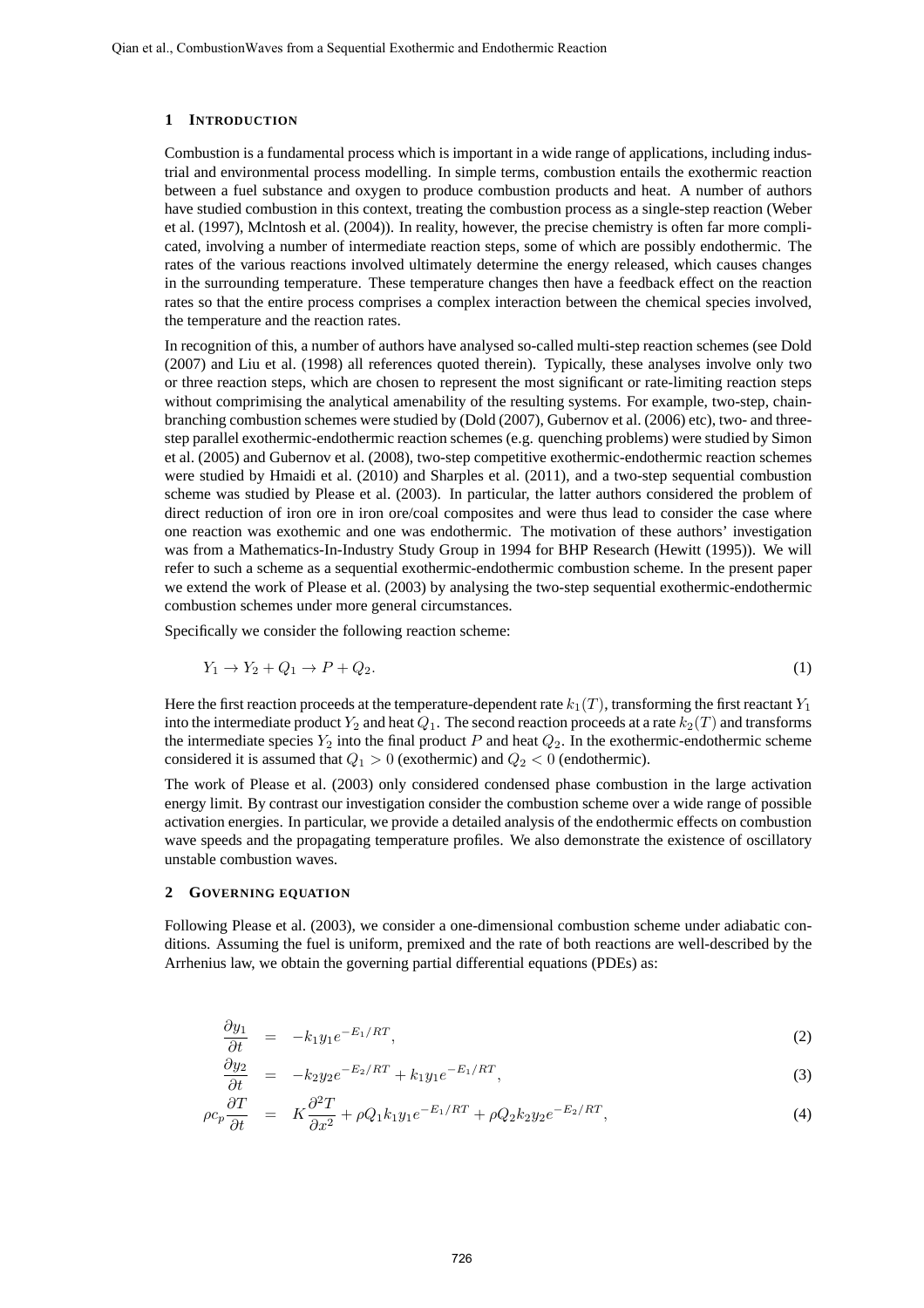where x and t are the spatial and time coordinates, T is the temperature, and  $y_1$  and  $y_2$  are the normalised concentrations of first and second reactants. The other terms are defined as follows:

 $\rho$  — density of the fuel (kg m<sup>-3</sup>)  $c_p$  — specific heat of the fuel (J kg<sup>-1</sup> K<sup>-1</sup>)  $K$  — thermal conductivity of fuel (J s<sup>-1</sup> m<sup>-1</sup> K<sup>-1</sup>)  $Q_1$  — heat of first reaction (J kg<sup>-1</sup>)  $Q_2$  — heat of second reaction (J kg<sup>-1</sup>)  $k_1$  — pre-exponential rate constant of first reactant (s<sup>-1</sup>)  $k_2$  — pre-exponential rate constant of second reactant (s<sup>-1</sup>)  $E_1$  — activation energy of first reaction (J mol<sup>-1</sup>)  $E_2$  — activation energy of second reaction (J mol<sup>-1</sup>)  $R$  — universal gas constant (8.314 J mol<sup>-1</sup> K<sup>-1</sup>)

For the initial state the two reactants may both be present. Thus, we set  $y_1 = a$  and  $y_2 = 1 - a$  with  $0 \le a \le 1$  representing the proportion of fuel at the initial state. For the unburnt region,  $x \to -\infty$ , we have  $T = 0$ ,  $y_1 = a$ . For the burnt region,  $x \to \infty$ , we have  $\frac{\partial T}{\partial t} = 0$ ,  $y_1 = 0$ .

Defining the non-dimensional temperature, and space and time coordinates as:

$$
u=RT/E_2, \ \ \xi=x\sqrt{\frac{\rho|Q_2|k_2R}{KE_2}}, \ \ \tau=(\frac{|Q_2|k_2R}{E_2c_p})t,
$$

the problem can then be written in the non-dimensional form:

$$
\frac{\partial y_1}{\partial \tau} = -\alpha_2 \beta y_1 e^{-\alpha_3/u}, \tag{5}
$$

$$
\frac{\partial y_2}{\partial t} = -\beta y_2 e^{-1/u} + \alpha_2 \beta y_1 e^{-\alpha_3/u}, \tag{6}
$$

$$
\frac{\partial u}{\partial \tau} = \frac{\partial^2 u}{\partial \xi^2} + \alpha_1 \alpha_2 y_1 e^{-\alpha_3/u} + \alpha_0 y_2 e^{-1/u}, \tag{7}
$$

where the new parameters are

$$
\alpha_0 = \frac{Q_2}{|Q_2|}, \ \alpha_1 = \frac{Q_1}{|Q_2|}, \ \alpha_2 = \frac{k_1}{k_2}, \ \alpha_3 = \frac{E_1}{E_2}, \ \beta = \frac{c_p E_2}{|Q_2|R}.
$$

For the unburnt region,  $\xi \to -\infty$ , we have  $u = 0$ ,  $y_1 = a$ . For the burnt region,  $\xi \to \infty$ , we have  $\frac{\partial u}{\partial \tau} = 0, y_1 = 0.$ 

In general we may assume that  $Q_1$  and  $Q_2$  are not always positive. We note, however, that  $Q_1$  and  $Q_2$ can't both be negative, since in this case there will be no travelling wave in the combustion system. If  $\alpha_0 = 1$  then the second reaction in (1) is exothermic, otherwise  $\alpha_0 = -1$  and the second reaction is endothermic. The parameter  $\alpha_1$  presents the ratio of heat release of the first reaction to the second reaction. It is positive only if both reactions are exothermic and negative if the first reaction is endothermic. The parameter  $\alpha_2$  is the ratio of the pre-exponential constants of two reactions and  $\alpha_3$  is the ratio of their respective activation energies. The parameter  $\beta$  expresses the ratio of activation energy needed by the second reaction to its energy release.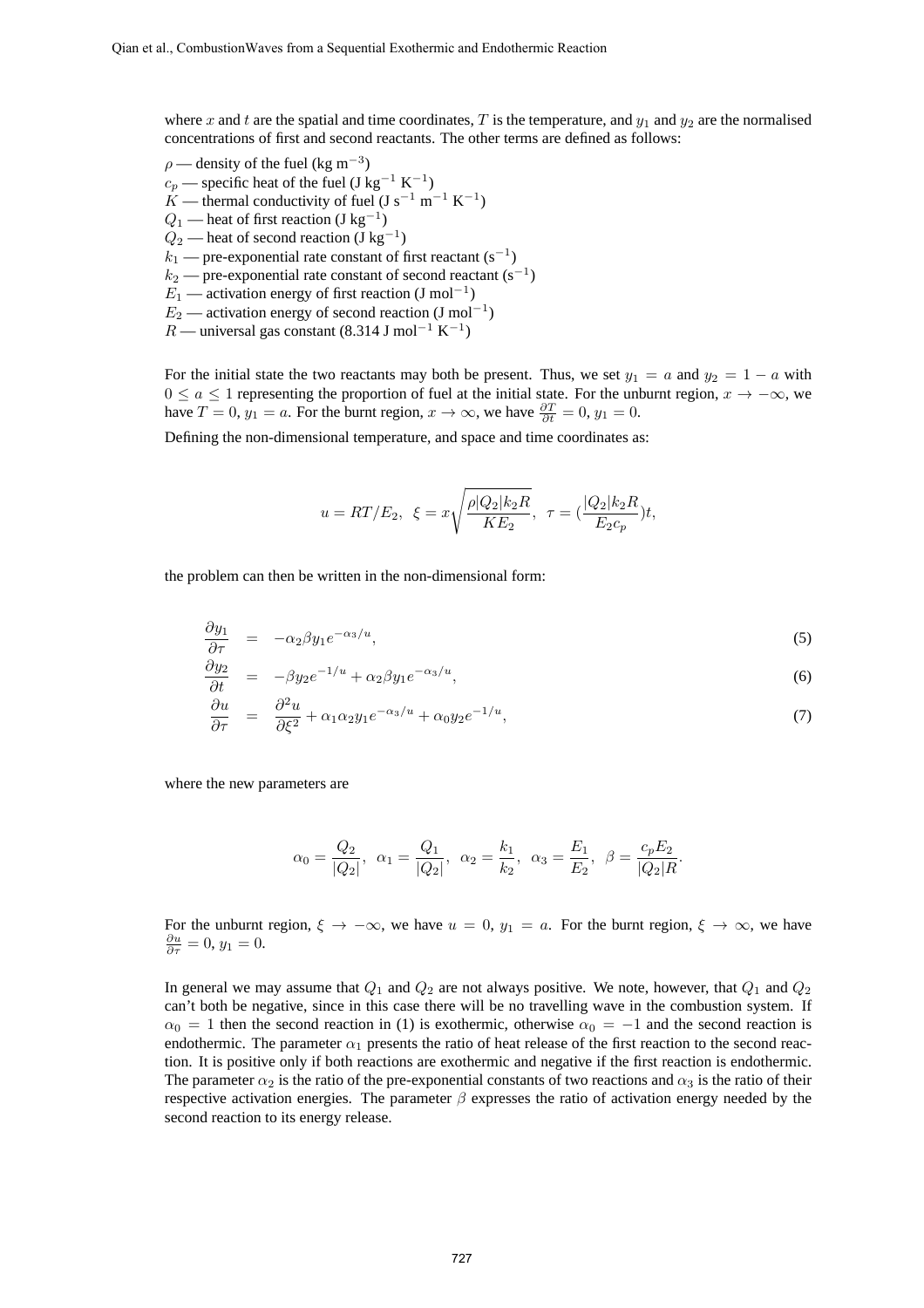|  |  |  | Table 1: The sign of parameters under different situation |  |  |  |
|--|--|--|-----------------------------------------------------------|--|--|--|
|--|--|--|-----------------------------------------------------------|--|--|--|

|                                               | $\alpha_0$        | $\alpha_1$        |
|-----------------------------------------------|-------------------|-------------------|
| Both reactions are exothermic                 |                   | positive positive |
| The relevant reaction of $y_1$ is endothermic | positive negative |                   |
| The relevant reaction of $y_2$ is endothermic | negative          | positive          |

#### **3 NUMERICAL SOLUTIONS**

The governing equations  $(5) - (7)$  are analysed using a commercial finite element package (FlexPDE). It is a space- and time- adaptive finite element package which minimizes errors to a relative error tolerance level. If any step size exceeds this tolerance, the scheme refines the step size and the solution is recomputed. Solutions were also independently verified using Method of Lines (MOL). The key technique of the MOL is that the partial derivatives in spatial co-ordinates are replaced by finite difference approximators. In this way, each PDE is replaced by a system of ordinary differential equations (ODEs) in time allowing the application of standard ODE solutions. We have utilized MATLAB<sup>TM</sup> to solve the system of ODEs.

We have used the same parameter values considered by Please et al. (2003), namely  $\alpha_0 = -1$ ,  $\alpha_2 = 2$ and  $\alpha_3 = 1$ , and throughout this investigation we have fixed the values of these parameters together with  $\alpha_1 = 3.5$ . The latter parameter represents the ratio of the heat released by the exothermic to the endothermic reactions. For values of  $\alpha_1 < 3.5$ , the travelling wave solution becomes unreliable as there were issues of convergence for the numerical schemes used. We hope to resolve these issues in future work.



Figure 1: Structure of the temperature transient using PDE model for  $\tau = 400, \dots, 4400$  ( $\alpha_1 = 3.5$ ,  $\beta = 14$ ).

Figure 1 shows the evolution of the temperature front and the profiles bear strong resemblance to the solutions obtained by Please et al. (2003) for  $\alpha_1 = 5$ . Here, the drop after the local maximum is larger as the effects of the endothermicity is greater for  $\alpha_1 = 3.5$  than that for  $\alpha_1 = 5$  used in Please et al. (2003).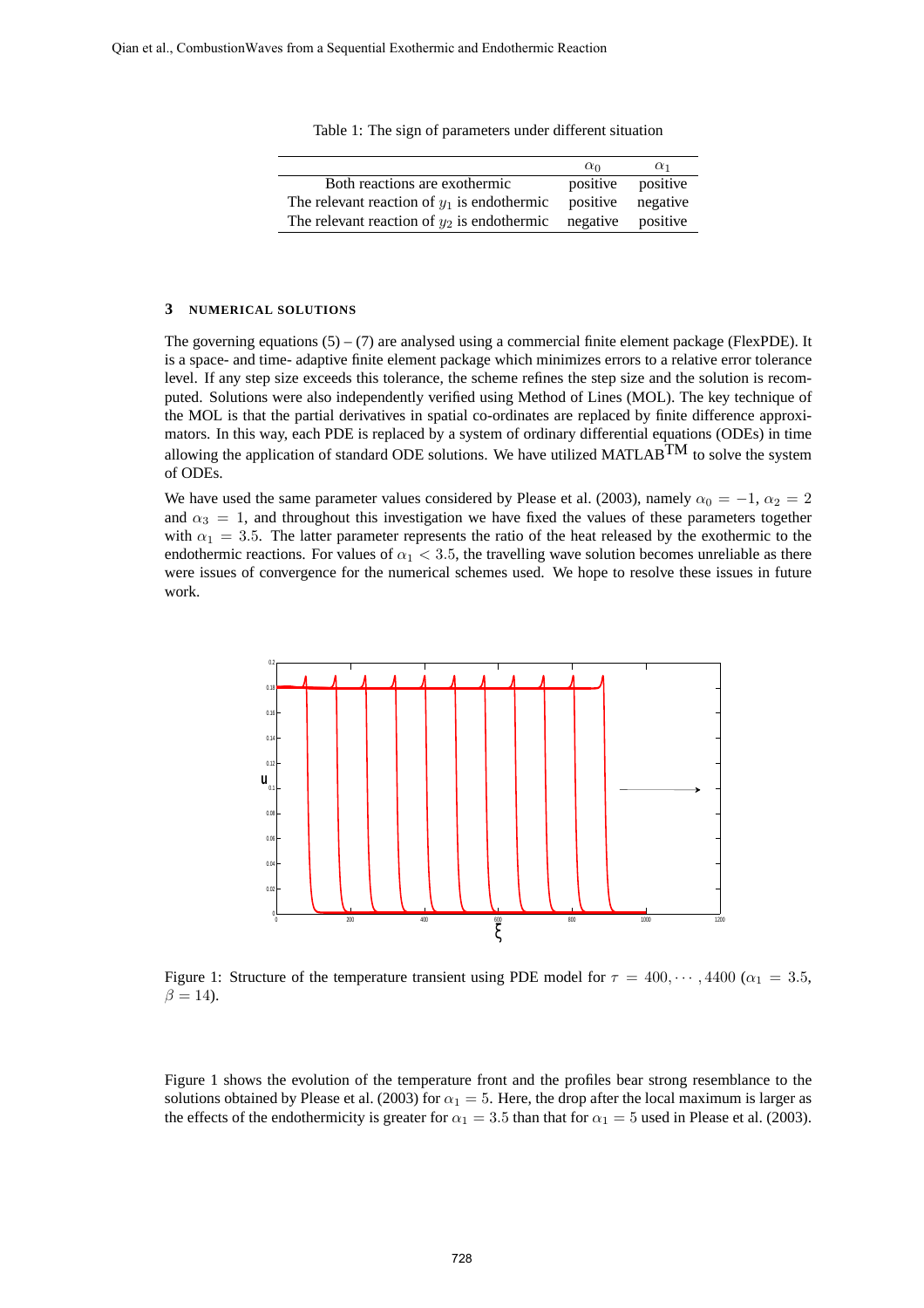

Figure 2: The dependence of speed upon  $\beta$  for  $\alpha_1 = 3.5$ . The bold curves are solutions obtained using FlexPDE. The circles are solutions obtained by MOL. The red curves show the maximum and minimum values of the oscillation in the speed of the front.

Figure 2 illustrates the dependence of the combustion wave speed c on the parameter  $\beta$ . In particular it shows how the speed varies over a wide range of  $\beta$  values, not just the large  $\beta$  treated by Please et al. (2003). The wave speed behavior is similar to that seen in the case of the single reactant model (Weber et al. (1997)). According to the parameter values used, both reactions have the same activation energies, and the heat released by the exothermic reaction is 3.5 times that absorbed by the endothermic reaction. This means that in the particular combustion system corresponding to these parameter values, the exothermic reaction dominates. At approximately  $\beta = 15.87$ , the system appears to exhibit a Hopf bifurcation, beyond which oscillatory solutions are obtained. The two wave speed curves seen in Figure 2 for this region of parameter space indicate the minimum and maximum speeds of the pulsating solutions. The exact location of this suspected, Hopf bifurcation needs further investigation using the Evans function method (Sandstede (2002)). Furthermore, between  $\beta = 16.93$  and  $\beta = 25.98$ , the system exhibits a sequence of oscillations with multiple periods. No solutions were able to be discerned using FlexPDE beyond  $\beta = 25.98$ . Given the similarity of the wave speed behaviour described above to other combustion problems that display similar behaviour it is likely that the combustion waves become chaotic (through a period-doubling bifurcation) before reaching the extinction point. The oscillatory behaviour and the route to extinction requires closer examination and is a subject for future study.

The circles in figure 2 represents the speeds obtained using MOL. It is clear that the solutions obtained by MOL show a high level of correlation with those obtained using FlexPDE, particularly in the region with a single wave speed. However, for the region where pulsating wave exists (oscillatory behaviour), the error between the speeds obtained via MOL and FlexPDE are greater, with differences of maximum and minimum speed values being 15% and 19% respectively.

Figure 3 shows the variation in the speed of the combustion front over time corresponding to several values of  $\beta$ . Figure 3(a) shows that the wavespeed converges to a constant value at  $\beta = 14$ . Figure 3(b) illustrates period-1 oscillations at  $\beta = 16.7$ . The crest of wavespeed is  $c = 0.214$  and the trough of wavespeed is  $c = 0.071$ . Figure 3(c) shows the development of a period-2 oscillation at  $\beta = 18$ .

### **4 DISCUSSION AND CONCLUSIONS**

Please et al. (2003) established conditions in the limiting large activation energy limit for the three possible situation of the temperature profile in the whole process of travelling wave. This contribution is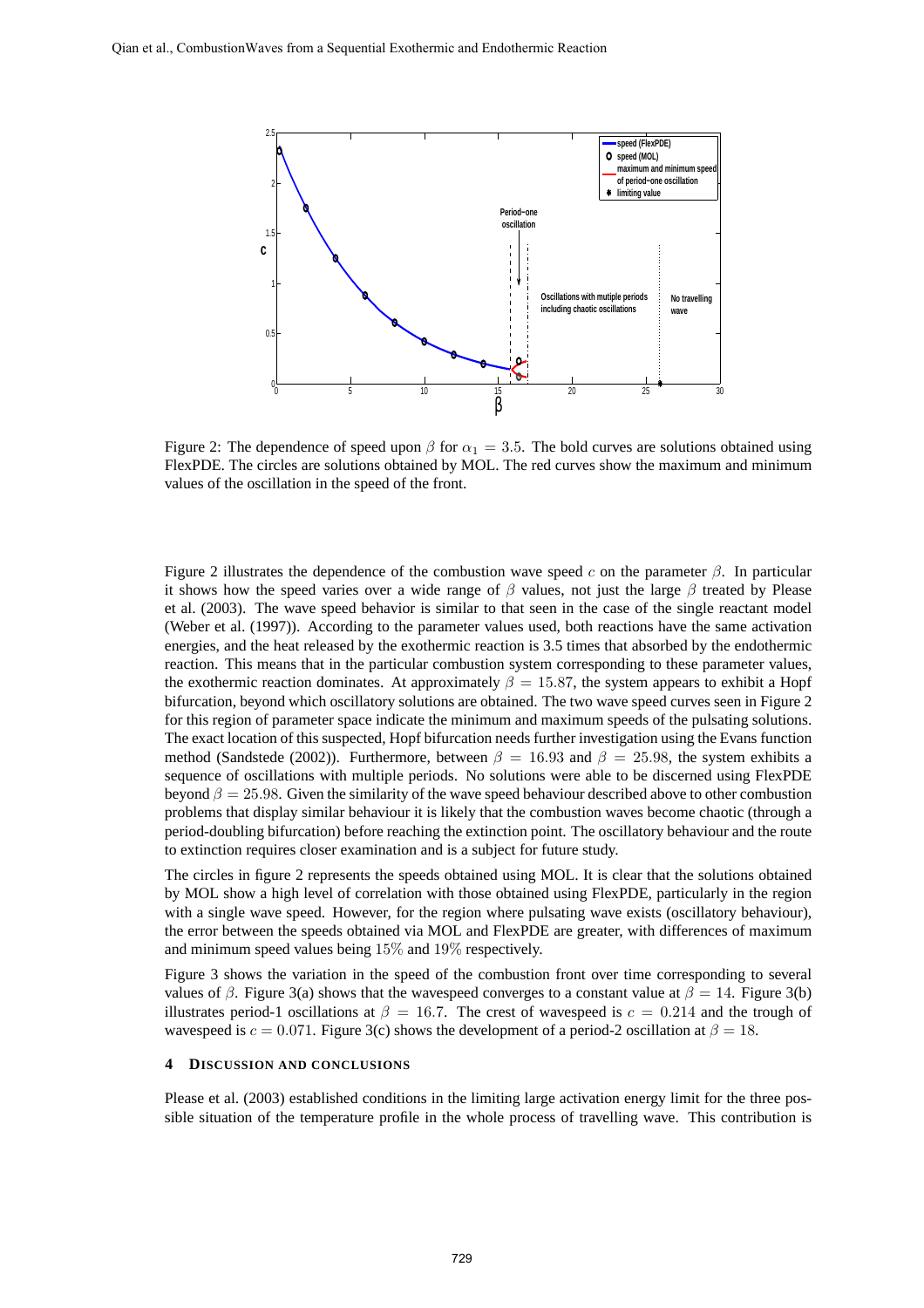

(c) Period-two oscillation.

Figure 3: The dependence of combustion wave speed upon time for  $\alpha_1 = 3.5$ . (a) convergence to a constant wave speed at  $\beta = 14$ , (b) period-1 oscillations at  $\beta = 16.7$  and (c) period-2 oscillation at  $\beta = 18.$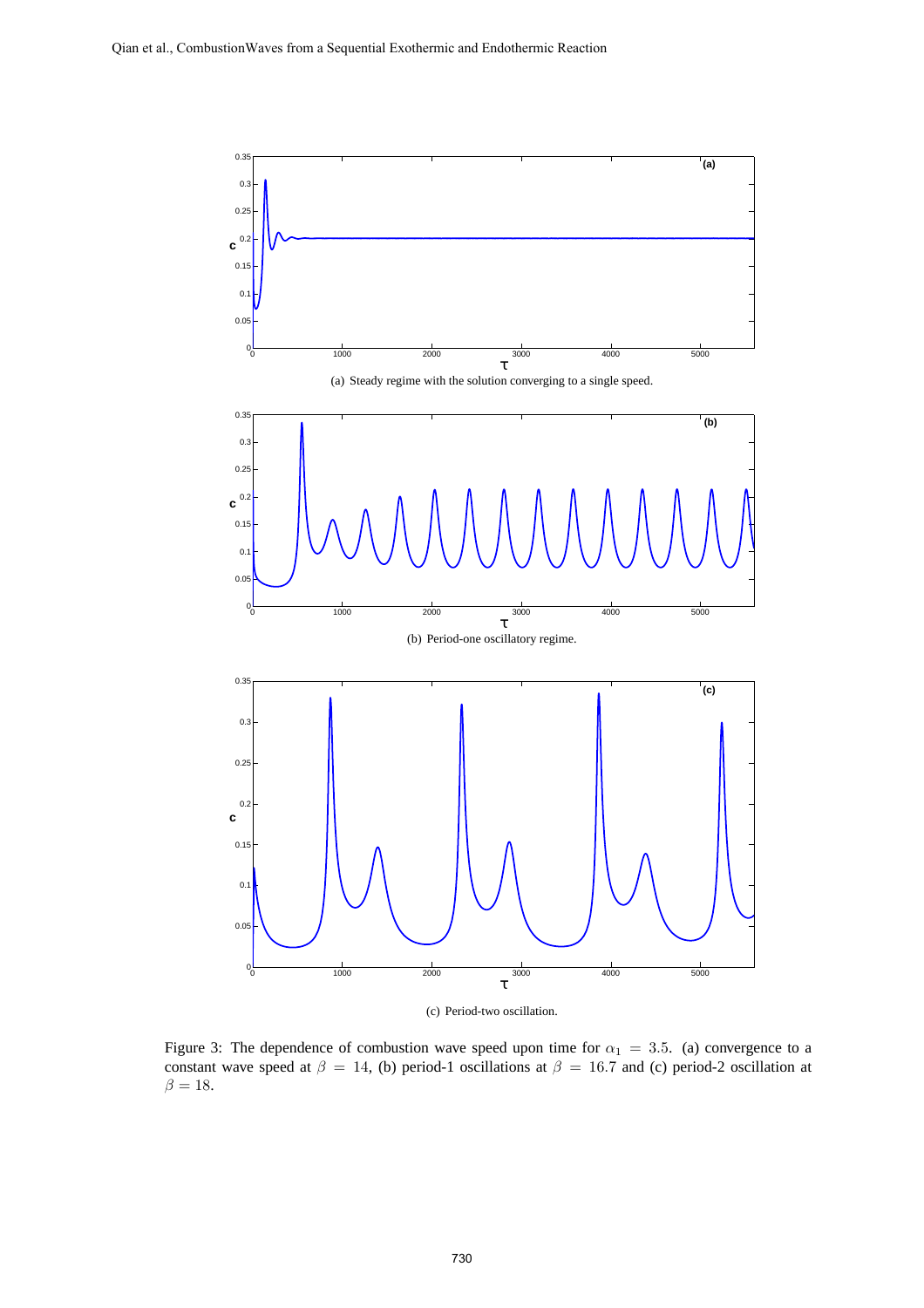a further study of the combustion system. By applying a finite element solver and the method of lines solving the governing equations, the travelling wave speed has been obtained numerically. The results presented here indicate that when  $\beta$  increases beyond a certain limit solutions cannot be resolved using these numerical schemes – some differences were found between this limiting value of  $\beta$  depending on the numerical scheme that was used. This limiting value was also mildly sensitive to the initial conditions, but this is expected given the nature of the numerical schemes.

It was also shown that for different values of the parameter  $\alpha_1$ , which describes the ratio of the heats of the endothermic and exothermic reactions, the characteristics of the oscillatory combustion waves varied. Smaller values of  $\alpha_1$  resulted in oscillatory combustion wave behaviour for smaller values of  $\beta$ , i.e. the Hopf point values were seen to decrease with  $\beta$ . For  $\alpha_1 = 3.5$ , the Hopf point corresponded to  $\beta = 15.87$ .

A lot of the analyses of combustion schemes and their solutions have focussed on high activation energy asymptotics (i.e. large  $\beta$ ). Our results indicate that at large values of  $\beta$  the behaviour of combustion waves can actually become quite complex, and so the results based on asymptotic analyses should be viewed with some caution.

Future work will continue to examine the behaviour of the sequential exothermic-endothermic combustion scheme for smaller values of  $\alpha_1$ . We will also extend the analyses by using more advanced numerical techniques and results will be compared and verified.

#### **5 ACKNOWLEDGEMENT**

The authors would like to acknowledge the financial support from the Australian Research Council Grant DP0878146.

## **REFERENCES**

- Dold, J. W. (2007). Premixed flames modelled with thermally sensitive intermediate branching kinetics. *Combust.Theor. Model 11*, 909–562.
- $FlexPDE^{TM}$ . http://www.pdesolutions.com/.
- Gubernov, V. V., H. S. Sidhu, and G. N. Mercer (2006). Combustion waves in a model with chain branching reaction. *J. Math. Chem 39*, 1–14.
- Gubernov, V. V., H. S. Sidhu, G. N. Mercer, A. Kolobov, and A. Polezhaev (2008). The effect of Lewis number variation on combustion waves in a model with chain-branching reaction. *J. Math. Chem 44*, 816–830.
- Hewitt, J. E. (1995). Proceedings of 1994 mathematics-in-industry study group. *University of South Australia*.
- Hmaidi, A., A. C. Mclntosh, and J. Brindley (2010). A mathematical model of hotspot condensed phase ignition in the presence of a competitive endothermic reaction. *Combustion Theory and Modelling 14*, 893–920.
- Liu, F., D. L. S. McElwain, and C. P. Please (1998). Simulation of combustion waves for two-stage reactions. *Computational Techniques and Applications*, 385–392.
- $\mathit{Matlab^{TM}}$  . Mathworks. http://www.mathworks.com/.
- Mclntosh, A. C., R. O. Weber, and G. N. Mercer (2004). Non-adiabatic combustion waves for general Lewis numbers: Wave speed and extinction conditions. *ANZIAM 46*, 1105–118.
- Please, C. P., F. Liu, and D. L. S. McElwain (2003). Condensed phase combustion travelling waves with sequential exothermic or endothermic reactions. *Combustion Theory and Modelling 7:1*, 129–143.
- Sandstede, B. (2002). Stability of travelling waves. *In Handbook of dynamical systems II (ed. B. Fiedler)*, 983–1055. Elsevier.